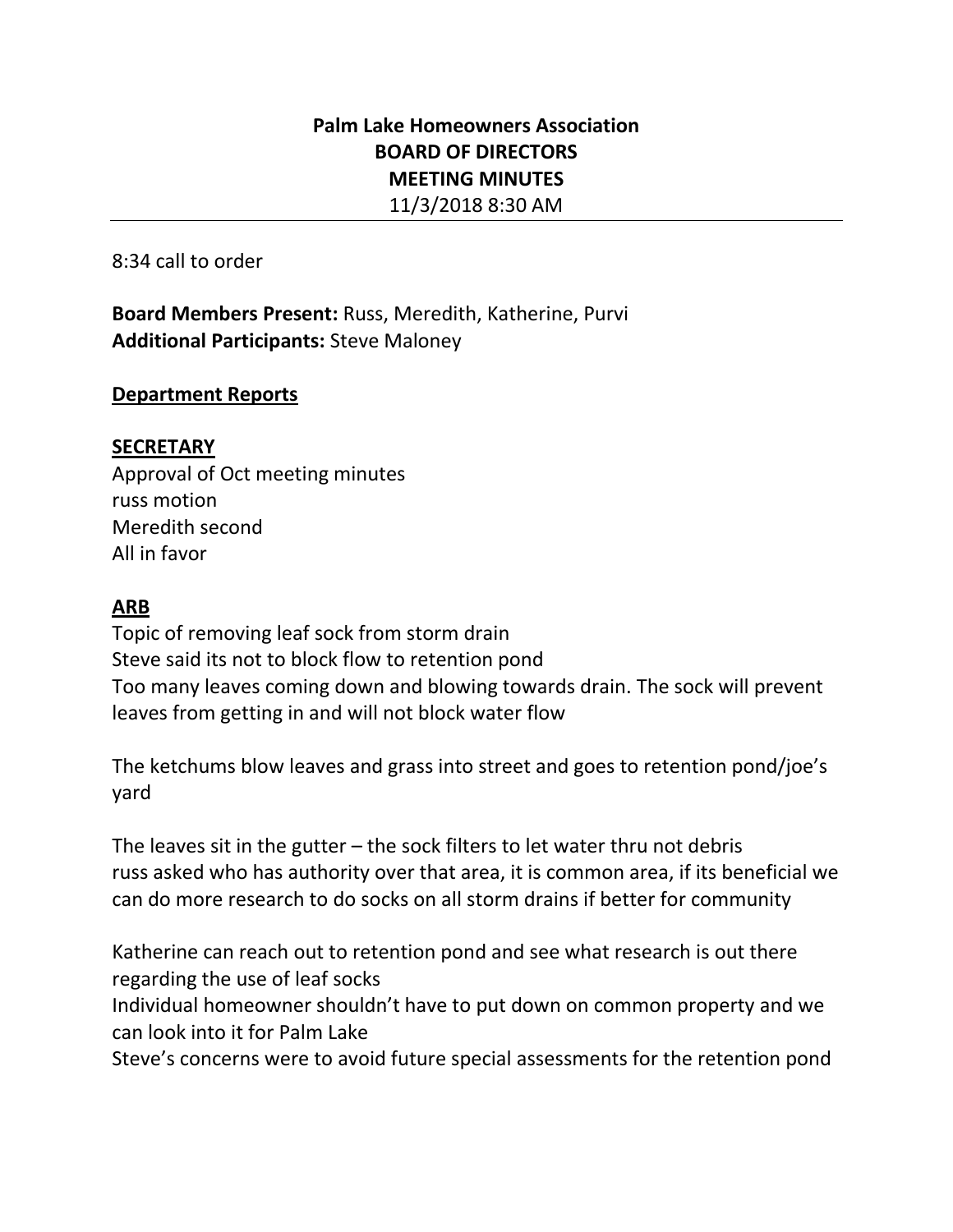Since that portion of the street on the back half has more leaves coming down , can we ask landscaper to sweep the area by storm drains once a week

Steve will remove sock once Russ takes a look and Meredith will reach out to landscaper and find out

#### **OPERATIONS**

Sod looks amazing and the area up front has been cleaned up Lighting up front done with credit from Duke \$204

Katherine will send HOA letter to include the wall landscaping etc…

ARB has reminded the 2 homeowners for tree replacement

# **TREASURY**

\$2500 from Film Company deposited Approval of September and October financials Russ motion Katherine second All in favor

## **2019 budget**

Insurance very reasonable for perimeter wall and all common property!

Add more to the gate line item as it is more expensive to fix than \$1000 Parts are from various vendors - increase to \$2000

Sidewalk reserves for repairs we need to cut sidewalk portions and cut roots Get estimate on fixing sidewalks and solicit some quotes

Send Gregg a thank you gift card for fountain maintenance for \$200

We were able to cover other landscaping overage with annual flowers and unused wall maintenance

Insurance - accept quote with renewal in January